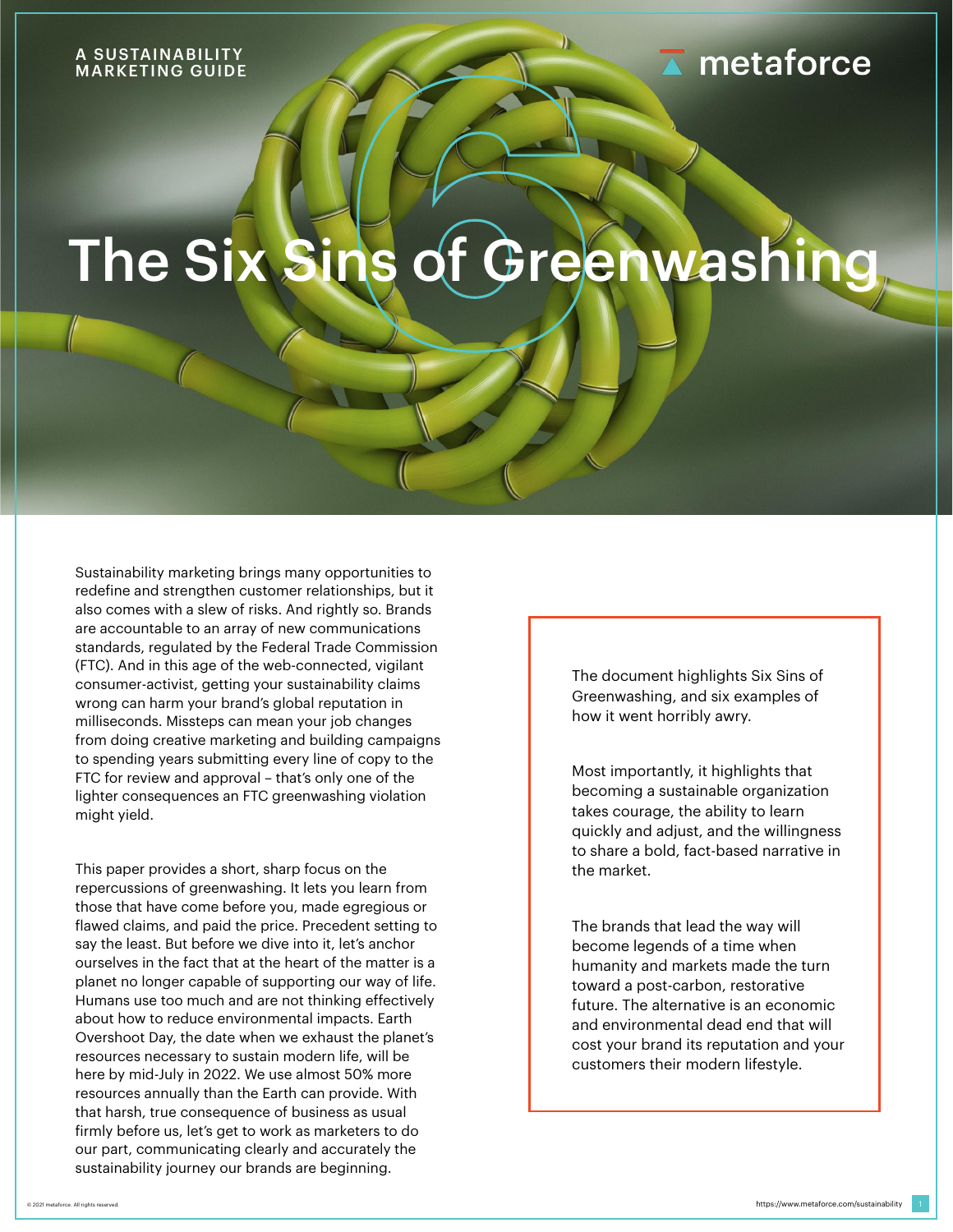Known as "lying" to most people, baseless claims are the greatest reputational risk. Brands cannot give the impression that what they are saying is based in fact, when in fact it is all spin. Don't make a claim unless you have solid scientifically proven numbers you can use. If you don't have the data, don't claim it.

YOLO Colorhouse made explicit claims that its products were non-toxic and environmentally safe for use around babies, amongst other uses. But they were not safe, the claims were unsubstantiated. As a result, the FTC will monitor everything that they say for 20 years. And YOLO Colorhouse was just one of four paint companies who faced the consequences of this FTC ruling.

**1**

### SUSTAINABILITY DRESS UP THE CONSEQUENCE

**2**

2



### THE LEARNING: Creativity is not about spin. If you can't substantiate your claim, don't make the claim to your customers.

THE LEARNING: The FTC doesn't take fake claims lying down. Wake up to sharing the whole truth and nothing but the truth. Hold your brand to the standards the press and customers do.

When companies wave the one sustainable

thing they do, with the hope they'll be forgiven the rest. Not okay. Be specific about what you're claiming. Example: Change "Our new product line is sustainable" into "Our new product line uses 35% post-consumer recycled materials." That's it. You've eliminated the risk, though you'll still need to defend the claim.

### BASELESS CLAIMS THE CONSEQUENCE THE SIN:

### ECO BULLSHIT THE CONSEQUENCE THE SIN:

Moonlight Slumber LLC made claims that its mattresses are manufactured using organic material. They were not. The FTC will now review all their advertising for the next 5 years, requiring evidence that their product claims are accurately represented.



The use of new and meaningless terms, such as the vague "eco-friendly" or "environmentally conscious" are in fact actively regulated and carry significant fines. Choose language that is backed by valid science-based environmental data and outcomes.

N.E.W Plastics Corp. told its customers that its plastic lumber products demonstrated their commitment to the environment and sustainable living. When the FTC found N.E.W.'s claims to be unsubstantiated, they were slapped with an order that prevents them from telling customers the products can lower their environmental impact. The company still makes no environmental claims 8 years later.

### THE LEARNING: Game over. Marketers are no longer at liberty to make up meaningless words without scientific substance. Remember, your customers have world-spanning access to information and will find you out.

### THE SIN: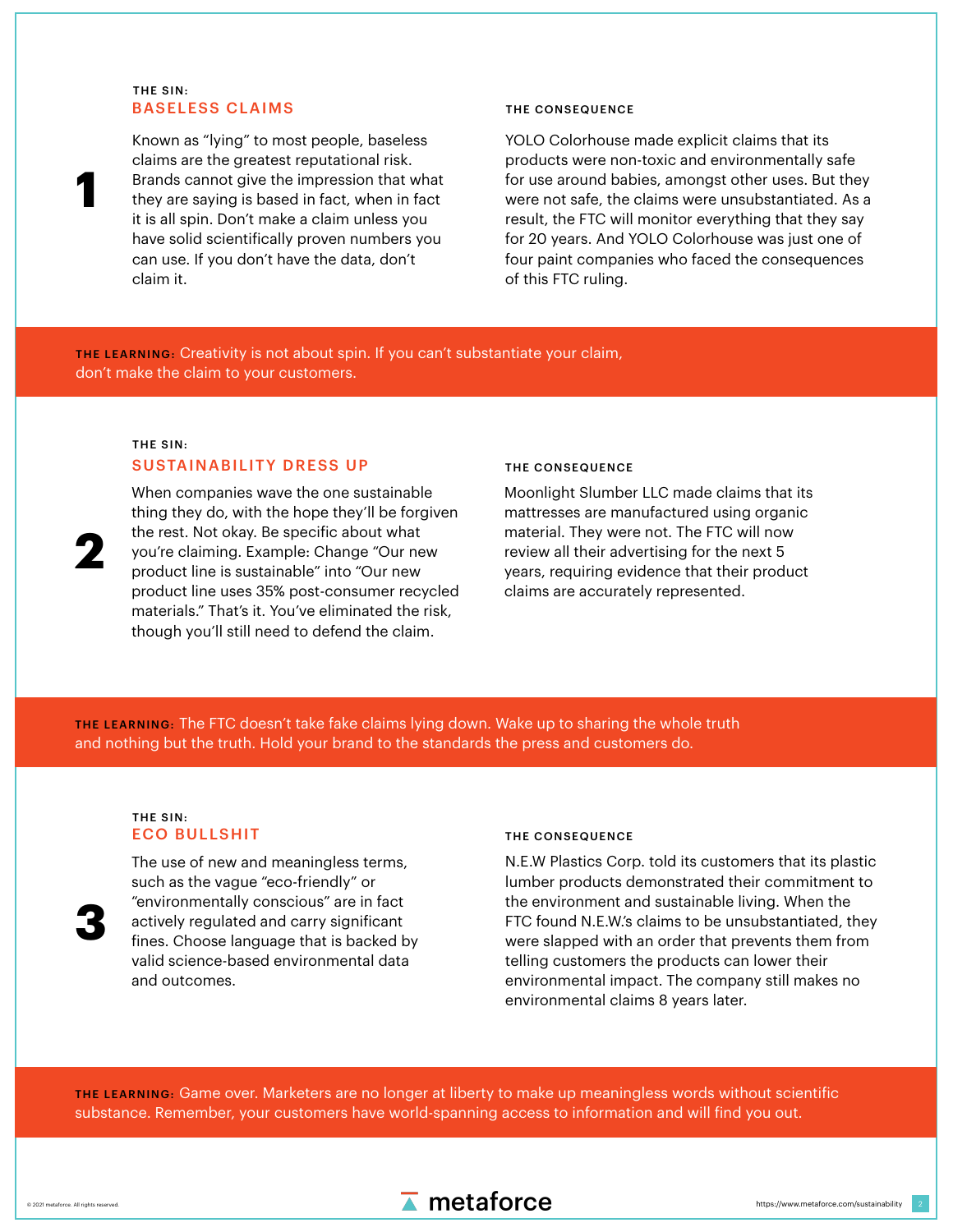Don't compare the sustainability of a new product with the products and services that came before it. Functionally it's correct, but it doesn't make the sustainability of the product clear, it only makes it clear in comparison to your prior unsustainable products. We all hope that it's better now than it was in 1953.

Seven generations into its LED line of business, Lights of America compared LED bulbs to incandescent bulbs instead of with its previous LED products or competitors that were making comparable lights, giving the false impression the products were much more efficient and environmentally responsible than available alternatives. *FTC v Lights of America Inc.*  resulted in a \$21M fine.

**4**

**5**

3



THE LEARNING: Choose comparisons with genuinely sustainable alternatives. Clearly explain the differences instead of generalizing.

> The most egregious of all the sins are invented internal green certifications or badges. Misleading for sure, and deceptive is how the FTC will see it. Always base sustainability claims on third-party certifications and public standards – you don't need to brew your own.

### SPECIOUS COMPARISONS THE CONSEQUENCE THE SIN:

### FABRICATED CERTIFICATIONS THE CONSEQUENCE THE SIN:

The fabricated certification by Volkswagen that they referred to as 'clean diesel.' The consequences were numerous. The EPA fined Volkswagen a total of \$2.95 billion for making the claims in the first place. But then, because Volkswagen had to honor returns, based on the EPA and FTC orders, it had to refund \$9.5 billion to their customers!

### THE LEARNING: Seals or certifications that companies award to themselves are negligent, dangerous and fraudulent.



Using imagery that denotes something you or your product is not. Or mislabeling entirely. Example: a soap company claims it makes 'natural soap' on the label or using natural imagery in ads or on a product with no environmental benefits. Dirty trick.

Truly Organic made a claim that their nationally marketed bath products were "certified organic" and "100% organic in their messaging. Their CEO said "everything is vegan, made in the USA, cruelty free, Fair Trade, non-GMO and gluten free." In fact, the product was none of those things. As a result of *FTC v Truly Organic Inc.*, the

### company paid \$1.76M to settle the complaint.

### MISLEADING NAMING & IMAGERY THE CONSEQUENCE THE SIN:

### THE LEARNING: Goes without saying, but don't put lipstick on a pig.